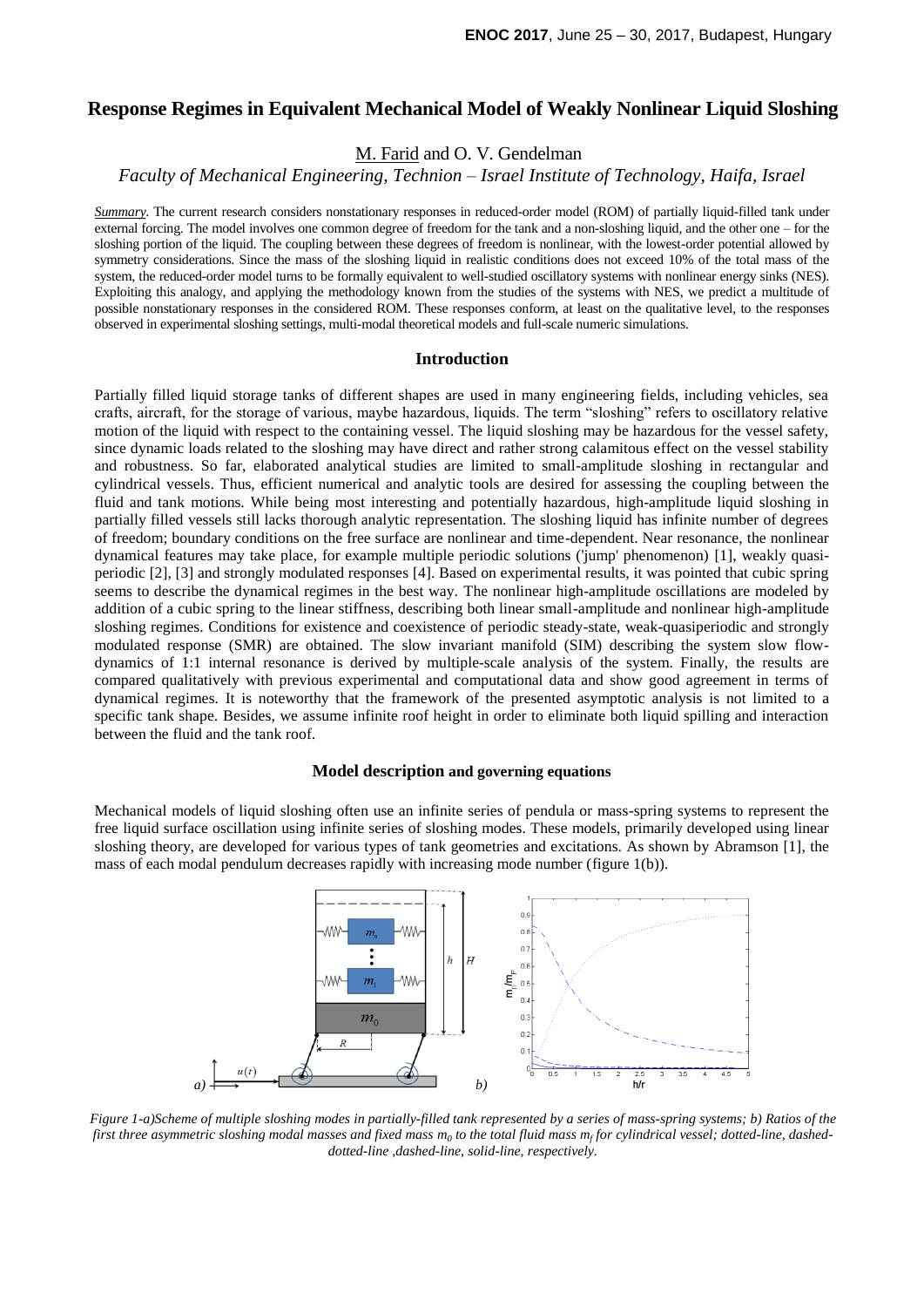Consequently, it is reasonable to take into account only the first mode in the mechanical equivalent model, as long as the excitation frequency is far from natural frequencies of the higher modes. The internal particle is located inside a straight cavity in the primary structure, and in contrast to earlier explored cubic NES [5], in addition to the cubic attachment represented by spring  $k$ , it is attached also through a linear viscosity c and linear spring with stiffness  $k_1$ 

that represents the liquid first sloshing mode mass *m*. The linear spring is required to mimic the small-amplitude oscillatory sloshing motion due to gravity. By this addition we expect to observe several corrections to the results for the cubic NES. The cubic coupling is required to mimic moderated and high-amplitude sloshing, that according to earlier studies involve nonlinear characteristics associated with the cubic term. The external forcing is considered to be harmonic, with frequency  $\Omega$  and amplitude  $\overline{A}$ .



*Figure 2-System scheme- linear oscillator as the primary system and internal particle with both linear and cubic attachments. The displacements of the primary mass and the impacting mass are denoted as u and v, respectively.*

Hardening nonlinearity, corresponds to fluid level of  $h < h^*$  and positive value of parameter  $k$ , whereas softening nonlinearity corresponds to  $h < h^*$  and negative value of parameter k. By using the extended Hamilton's principle, we apply simple manipulations and time normalization  $\tau = \Omega t$  to yield the following non-dimensional equations of motion:<br>  $\ddot{u} + (1 + \varepsilon \sigma)u + \varepsilon^2 \beta (u - v) + \varepsilon \lambda (u - v)^3 = \varepsilon A \cos(\tau)$ motion:

$$
\ddot{u} + (1 + \varepsilon \sigma)u + \varepsilon^2 \beta (u - v) + \varepsilon \lambda (u - v) + \varepsilon k (u - v)^3 = \varepsilon A \cos(\tau)
$$
  

$$
\ddot{v} + \varepsilon \beta (v - u) + \lambda (v - u) + k (v - u)^3 = 0
$$
 (1)

Here dots represent differentiation with respect to the normalized time  $\tau$ , and the non-dimensional parameters governing the system dynamics are as follows:

$$
\omega_1^2 = \frac{k_1}{M}, \omega_2^2 = \frac{k_2}{m}, \Omega = \frac{\omega_1}{\sqrt{1 + \varepsilon \sigma}}, \varepsilon A = \frac{\overline{A}}{M \Omega^2}
$$
  

$$
\varepsilon \beta = \left(\frac{\omega_2}{\omega_1}\right)^2 (1 + \varepsilon \sigma), k = \frac{\overline{k}}{m \Omega^2}, \lambda = \frac{c}{m \Omega}
$$
 (2)

The following coordinate transformation is used:

$$
X(t) = u(t) + \varepsilon v(t)
$$
  
\n
$$
w(t) = u(t) - v(t)
$$
\n(3)

Here  $w$  is the relative displacement of the internal particle with respect to the primary structure, and coordinate  $\chi$  is e internal particle with resp<br>nter-of-mass. The transform<br> $\frac{\varepsilon \sigma}{\sigma} X + \frac{\varepsilon (1 + \varepsilon \sigma)}{w}$ 

proportional to the displacement of the center-of-mass. The transformed non-dimensional equations of motion:  
\n
$$
\ddot{X} + \frac{1+\varepsilon\sigma}{1+\varepsilon}X + \frac{\varepsilon(1+\varepsilon\sigma)}{1+\varepsilon}w = \varepsilon A \cos(t)
$$
\n
$$
\ddot{W} + \frac{1+\varepsilon\sigma}{1+\varepsilon}X + \varepsilon\eta w + (1+\varepsilon)\lambda \dot{w} + k(1+\varepsilon)w^3 = \varepsilon A \cos(t)
$$
\n(4)

where  $\eta = \frac{1 + 80}{1} + \beta(1 + \varepsilon)$  $\frac{1+\varepsilon\sigma}{1+\varepsilon} + \beta(1$ 1  $\eta = \frac{1+\varepsilon\sigma}{1+\varepsilon} + \beta(1+\varepsilon).$  $=\frac{1+\varepsilon\sigma}{1}+\beta(1+\varepsilon)$  $\frac{1}{1+\varepsilon}$  +  $\beta(1+\varepsilon)$ . In the following section, weakly nonlinear slashing periodic regimes will be described analytically.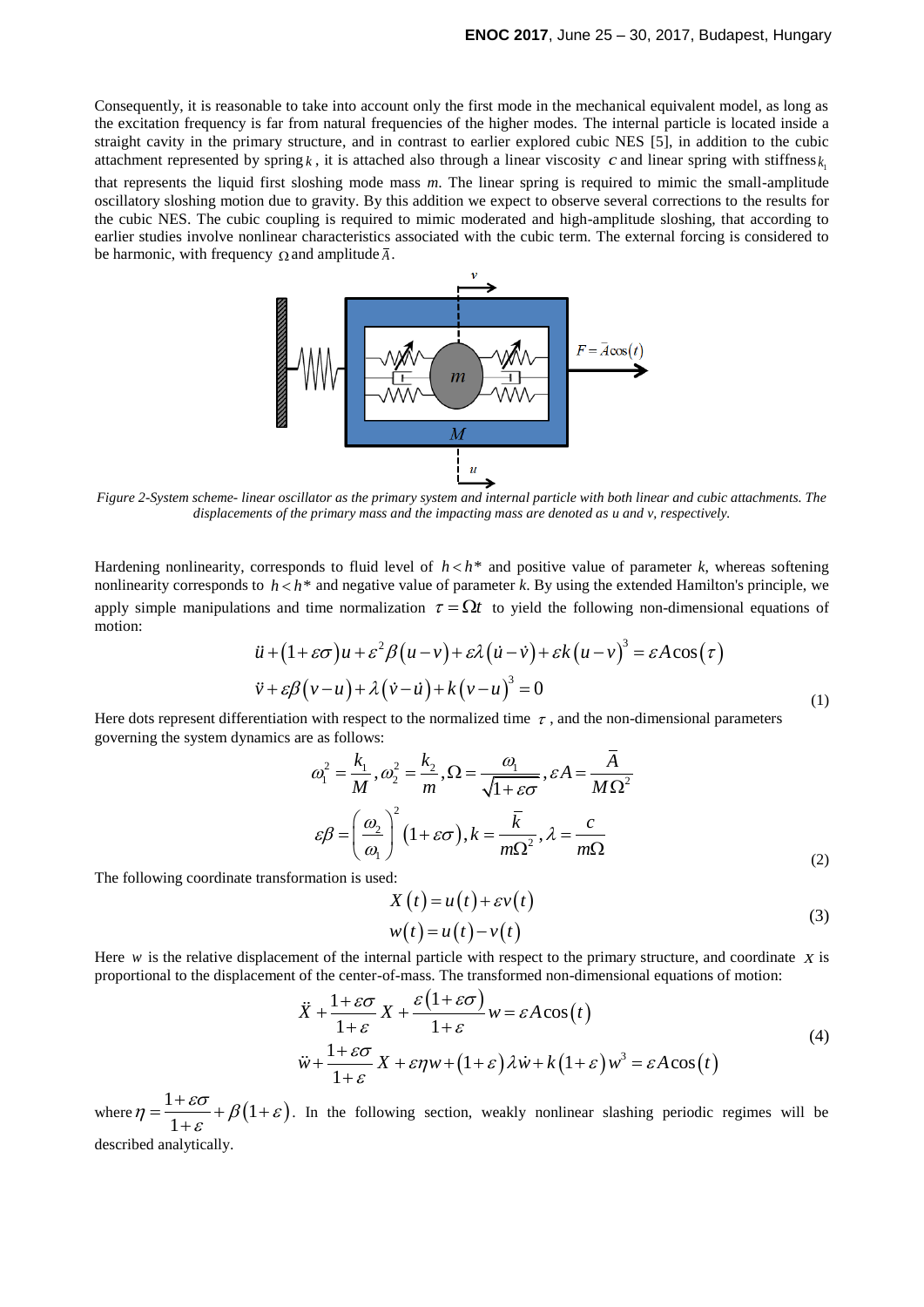## **Asymptotic description of dynamical regimes**

We refer to two types of quasiperiodic responses; the first one is weak quasiperiodic response, which corresponds to supercritical loss of stability of the periodic regime and limit cycle formation through Hopf bifurcation. The second quasiperiodic regime, referred to as strongly modulated response (SMR), is associated with relaxation oscillations which are characterized by alternating fast and slow response amplitude variations. Detailed investigation of those regimes is described by Starosvetsky and Gendelman [5]. Asymptotic analysis of the resonance regimes mentioned above is achieved by complexification-averaging and multiple scales methods.



*Figure 3- Projection of the saddle-node and Hopf bifurcations for:*  $k = 4/3, \sigma = 5, \varepsilon = 0.05$ ; *SN bifurcations: solid line, Hopf bifurcation: dashed line. a)* Red:  $\beta = 0$ *, blue:*  $\beta = 5$ *, black:*  $\beta = 10$ (color online); b) for  $\beta = 5$ *, point 1:*  $A = 0.1$  existence of *periodic solutions; point2:*  $A = 1$  *coexistence of both weakly and strongly quasiperiodic regimes; point 3:*  $A = 1.4$  *coexistence of both periodic and strongly quasiperiodic regimes.*

As one can see in Figure 3(b), the bifurcations locus consists of three different zones: point 1: existence of periodic solutions; point2: coexistence of both weakly and strongly quasiperiodic regimes; and point 3: coexistence of both periodic and strongly quasiperiodic regimes. If we take A as a bifurcation variable and  $\lambda$  as a parameter, we can periodic and strongly quasiperiodic regimes. It we take A as a bifurcation variable and  $\lambda$  as a parameter, we can<br>calculate the critical maximum value of  $\lambda$  for SN bifurcation. The same method with respect to  $\lambda$  yie value of A:

$$
\lambda_{SN,cr} = \frac{1}{\sqrt{3}} \left| \frac{\sigma}{1-\sigma} + \varepsilon \beta \right|, \quad A_{SN,cr} = \frac{4}{9} \sqrt{\frac{2}{\left| k(\sigma-1) \right|}} \left( \sigma - \varepsilon \beta (\sigma-1) \right)^{3/2}
$$
(5)

Critical damping value for existence of Hopf bifurcation  $\lambda_{H,cr}$  is obtained by equating both of them:

$$
\lambda_{H,cr} = \frac{1}{\sqrt{3}} \left| \overline{\beta} + \frac{\varepsilon \sigma - 1}{(1 + \varepsilon)} \right| \tag{6}
$$

Hopf and SN bifurcations diagrams for fixed values of parameters corresponding to the three points are presented in Figure 4 (a-c).



*Figure 4- SN bifurcations (marked by traingles) and Hopf bifurcations (marked by stars) diagram for: k k s k s k k k ifurcations* (*marked by traingles*) and *Hopf bifurcations* (*marked by stars*) diagram for:<br> $k = 4/3, \sigma = 5, \varepsilon = 0.05$ ,  $\beta = 5 \Rightarrow \lambda_{cr,H} = 0.268$ ,  $\lambda_{cr,SN} = 0.577$ . Stable s *solutions- dashed line; a)*  $\lambda = 0.6 > \lambda_{cr,SN}$ ; *b)*  $\lambda_{cr,H} < \lambda = 0.4 < \lambda_{cr,SN}$ ; *c)*  $\lambda = 0.1 < \lambda_{cr,H}$ .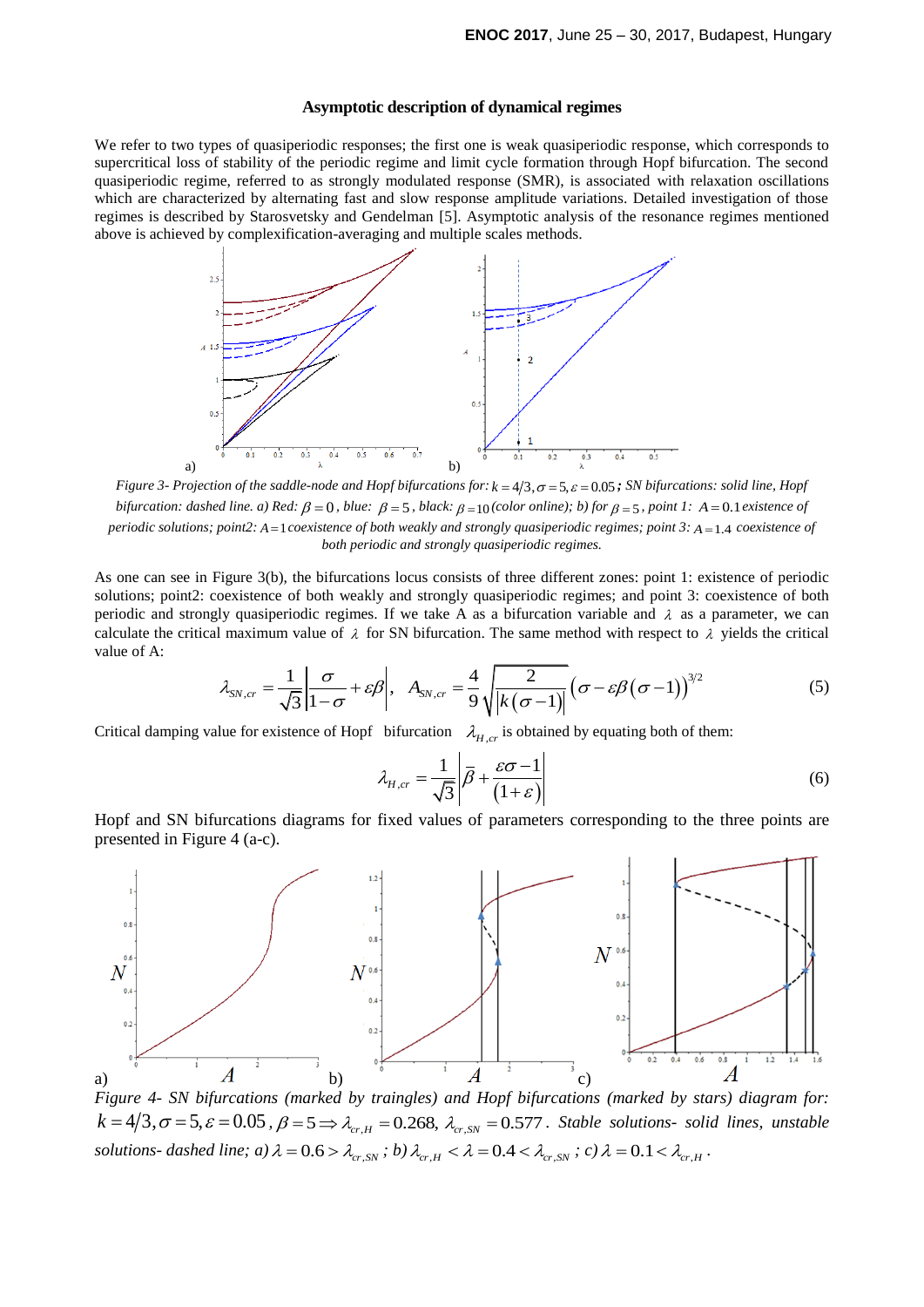#### **Numerical results**

In the following section, we compare the analytical predictions of the modulation envelope of the averaged system with numerical simulations of the full equations of motion (4). Following Figure 3(b), we examine the case that with numerical simulations of the fun equations of motion (4). Following Figure 5(b), we examine the case that corresponds to the following parameter set:  $k = 4/3, \sigma = 5, \varepsilon = 0.05, \beta = 5$  for different values of A and  $\lambda$ of single periodic solution, corresponding to point 1 in Figure 3(b) and Figure 4, is shown in [Figure 4](#page-3-0) in terms of time history simulation and slow flow evolution on the SIM. The case of multiple periodic solution (amplitude 'jump' phenomenon), corresponding to point 2 in Figure 3(b), is shown in [Figure 5](#page-3-1). The case of coexistence of both periodic solution and weakly quasiperiodic regime, corresponding to point 3 in Figure 3(c), is shown in Figure 6:



<span id="page-3-0"></span>*Figure 4- single periodic solution, corresponding to Figure 4(a):*  $k = 4/3$ ,  $\sigma = 5$ ,  $\varepsilon = 0.05$ ,  $A = 1$ <br> $\beta = 5 \Rightarrow \lambda_{cr,H} = 0.268$ ,  $\lambda_{cr,SN} = 0.577$ ,  $\lambda = 0.6 > \lambda_{cr,SN}$ . *Initial conditions:*  $u_0 = v_0 = \dot{u}_0 = \dot{v}_0 = 0$ 



<span id="page-3-1"></span> $\alpha$  periodic solution, corresponding to Figure 4(b):  $k = 4/3, \sigma = 5, \varepsilon = \beta = 5 \Rightarrow \lambda_{cr,H} = 0.268, \ \lambda_{cr,SN} = 0.577$  ,  $\lambda_{cr,H} < \lambda = 0.4 < \lambda_{cr,SN}$ . *Initial conditions: a)*  $u_0 = v_0 = \dot{u}_0 = \dot{v}_0 = 0$ , *b)*  $u_0 = v_0 = 0$   $\dot{u}_0 = 0.5$   $\dot{v}_0 = 0$ .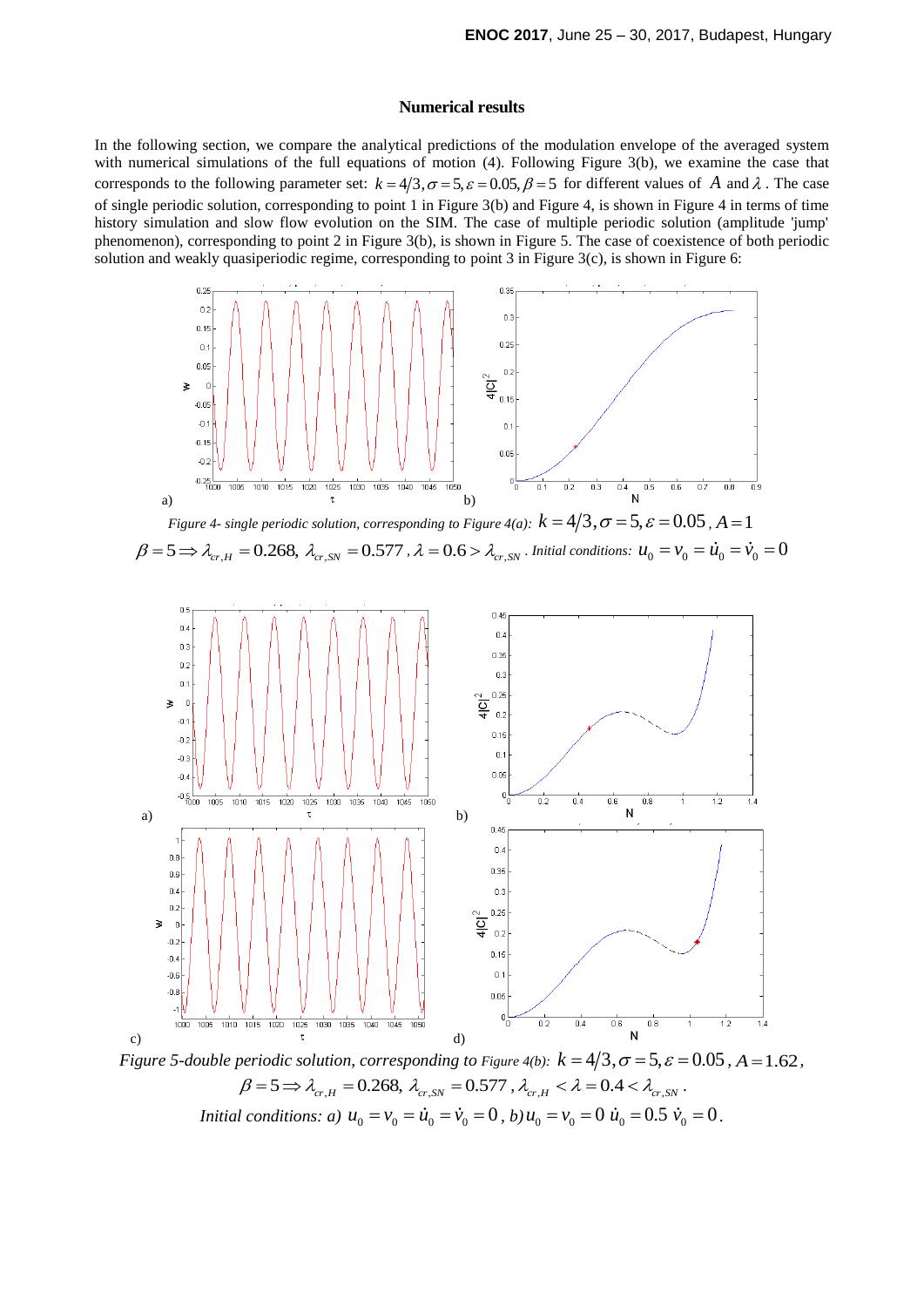

## **Qualitative comparison with computational and experimental results**

As mentioned in the introduction, many experimental and computational studies were performed in the field of weakly-nonlinear response regimes analysis of liquid sloshing in partially-filled tank subjected to horizontal periodic ground excitation. The vast majority of the sloshing regimes documented are two dimensional. The dynamical regimes revealed in previous sections are compared qualitatively with several experimental and computational studies. As one can observe in Figure 3, the comparison show qualitative similarity between the weakly-nonlinear dynamical regimes revealed with the help of the relatively simple reduced-order model introduced in the current study and the documented results.